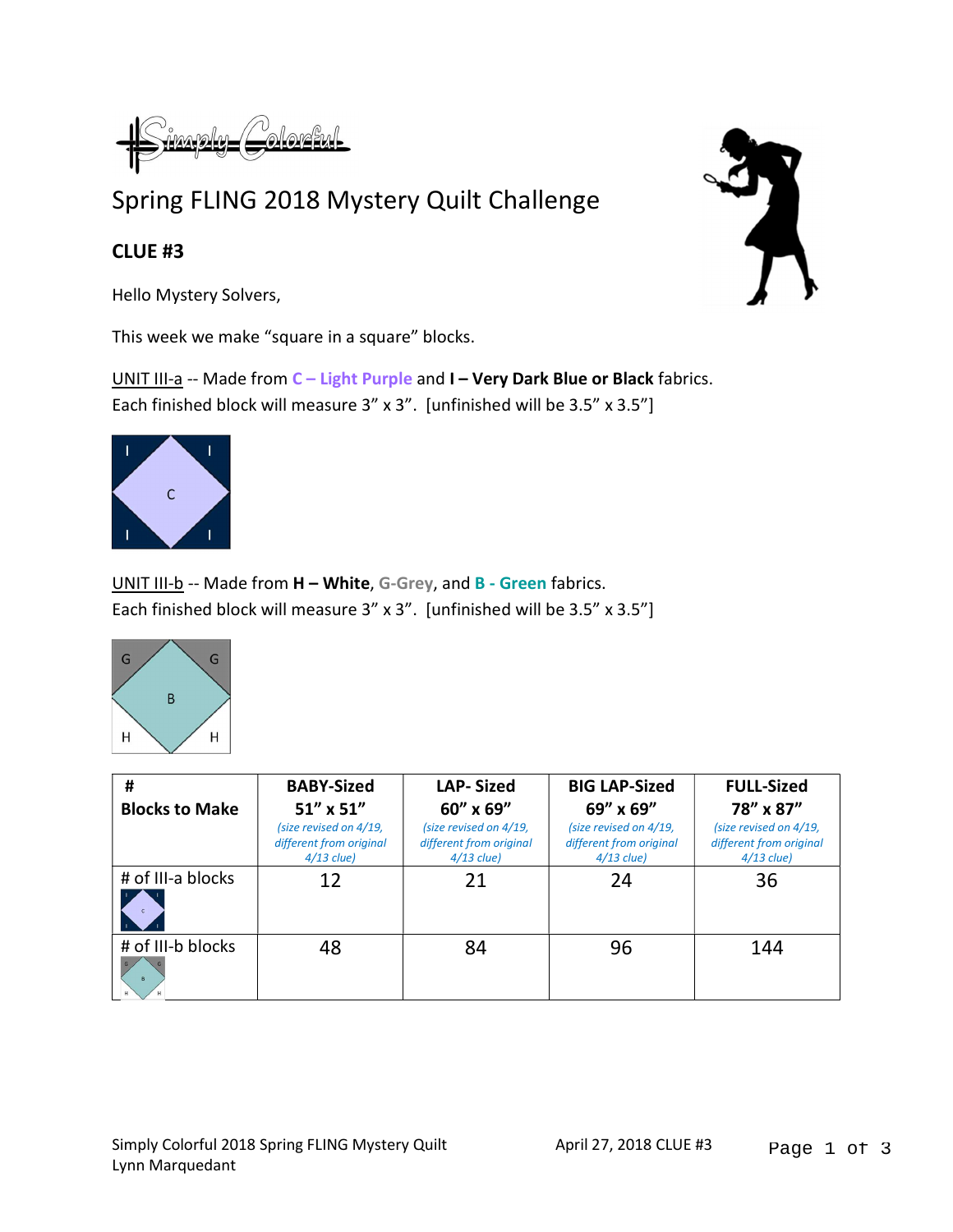Foundation paper pieces are on the last page of this clue, if you'd like to use that method. Remember not to "fit to paper" when printing. Check to make sure the paper piece will finish at  $3''$  x  $3''$  [unfinished will be  $3.5''$  x  $3.5''$ ]

If you're rotary cutting, you'll want to cut center squares B and C from 2 and 5/8" strips of fabric. Cut triangles for G, H, and I from 2 and 3/8" strips.

I'm using an "Easy Center Square" ruler I borrowed from Kelsey. I couldn't find it at Joanne's! Here's a "Square Squared" ruler I found on Amazon (pricey but includes free one-day shipping).

Clue #4 will be published next THURSDAY (yes, a day early) on May 3rd, 2018 at 7AM EST on http://www.simplycolorful.com/18mqscrappyspringfling.html

APPENDIX: Clue Schedule

Clue 1 – April 13, 2018 (Revised on 4/19)

Clue 2 – April 20, 2018

Clue 3 – April 27, 2018

Clue  $4 - May 3$ , 2018 (note: this isn't a Friday)

Clue 5 – May 11, 2018

Clue 6 – May 18, 2018

Clue 7 – May 25, 2018 (note: the reveal happens on Friday of Memorial Day Weekend!)



Don't forget to subscribe to www.youtube.com/simplycolorful1

Or Patreon: www.patreon.com/simplycolorful (thank you in advance!)